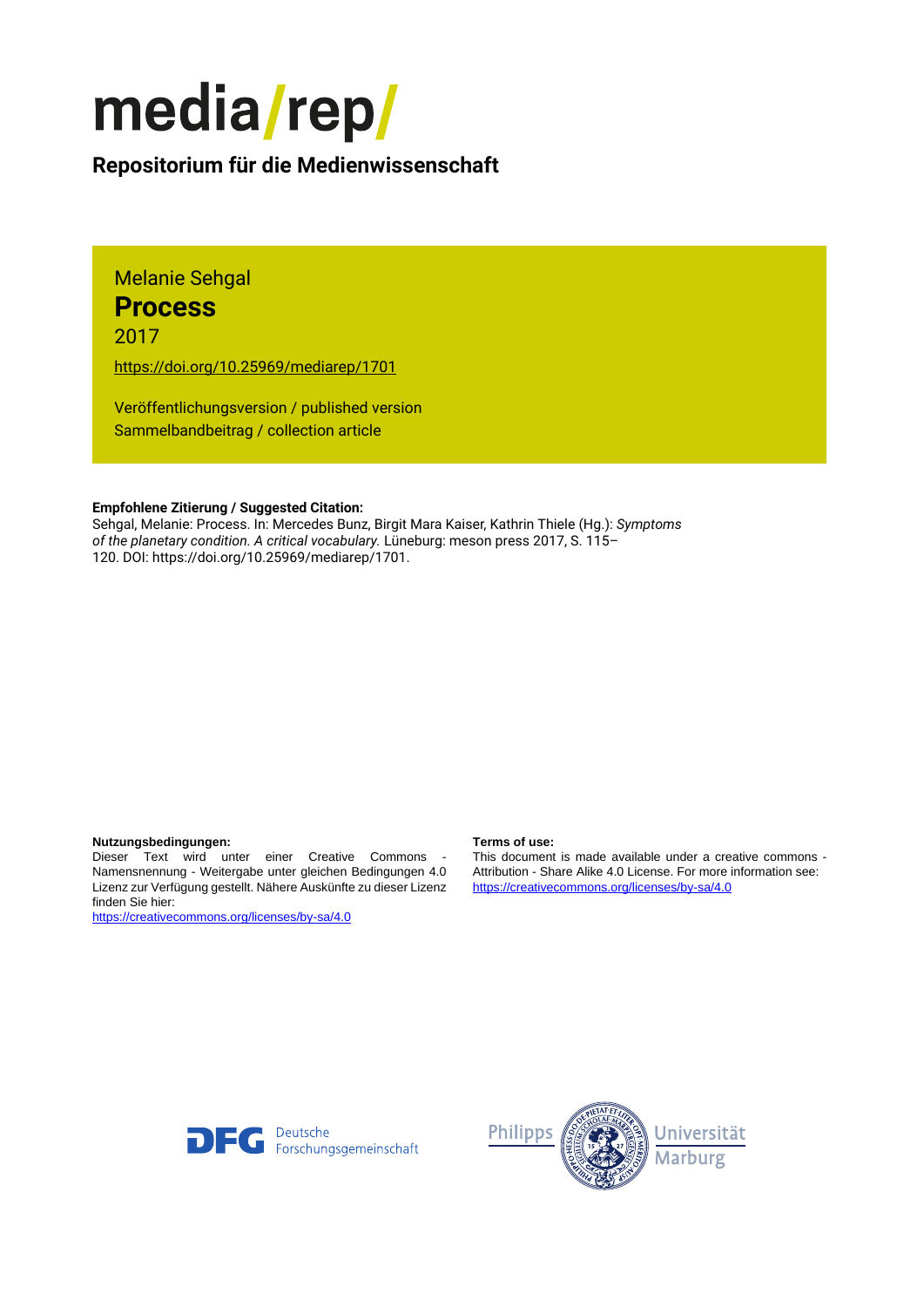# **Process**

**Melanie Sehgal**

Critique strives for change, which classically has been thought of in terms of radical disruption. Today, hope for a revolution, for changing everything at once, seems in blatant mismatch with a world of tightly interlocked processes that traverse the political and natural, the individual and collective. One could say that critique in its modern face presupposed a particular spatiotemporal constellation that no longer seems to hold: a static world in which it was possible to practice critique in the sense of *krinein* – to separate and select, to discern between good and bad, to dispute, to judge (see **Symptomatology**). Critique in this sense implies a position that is distinct from, outside of the situation it is looking at. Only from this position is it possible to effect, in an all-encompassing move, radical change. Rethinking critique beyond modern parameters implies rethinking this spatiotemporal constellation – it implies a metaphysics of process instead of a metaphysics of static and simple location. It is thus necessary to reconsider the notion of process itself.

To conceptualize process was always a difficult task for philosophy from antiquity onwards. Within modern habits of thought an implicit generalization of Newtonian physics reinforced a privilege of the static over process. Matter, following Newton, is self-identical and simply located, it is in one place at one moment. The most fundamental and concrete aspect of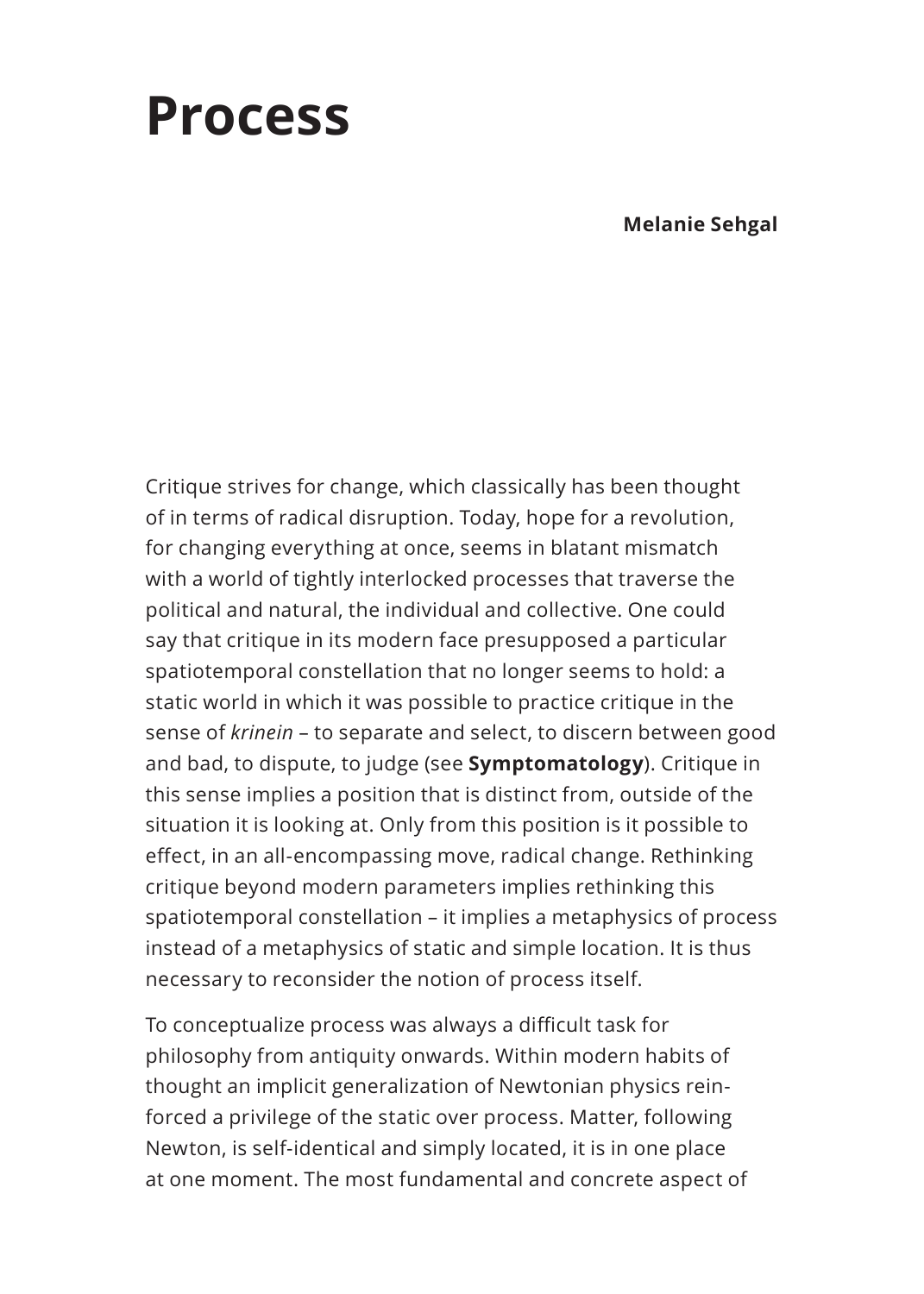**116** nature is considered to be devoid of process. Such a metaphysics of simple location and its spatio-temporal coordinates inform modern strategies of critique: experience – which implies movement – is separated from reality itself, and this reality can then only be disclosed by knowledge. The movement of critique in this sense disqualifies experiential knowledge in favor of what conditions it and what, from this perspective, is "really real."

The turn of the twentieth century, however, saw radical challenges to the Newtonian framework, most notably by quantum physics. In consequence, new philosophical attempts at thinking process have been made, for example, by Henri Bergson and Georges Canguilhem, by the German *Lebensphilosophien*, and the American Pragmatists. At the core of these attempts lies the problem whether and how conceptual knowledge of processes is actually possible. Do concepts necessarily fail to capture the time-bound, fleeting nature of processes, fixating what is in flux and hence missing the essential feature they wish to represent? It seems that thinking about processes automatically implies an anti-intellectualist stance. The mind is, following Bergson's famous metaphor, like a cinematograph that takes stills of the flow of reality, but – in its attempt to piece them together after the fact – is bound to fail. It is due to this nature of the mind, that we need to "invert our accustomed habits of thought" in order to adequately represent reality as it is: in process. Bergson does not question two central presuppositions, however, that are implicit to his argument: The assumption that reality is something that needs to be *represented* as well as that it is simply given, rather than something that within a theoretical construction needs to be *posited*.

Can we conceive of process without falling into such a constitutional anti-intellectualism? Can we think of it not as "radical change" or "disruption," but in terms that are more adequate to the interlocked processes we experience today, and in terms that also give us tools to make use of these processes – in order to actively shape them and give them the directions we desire?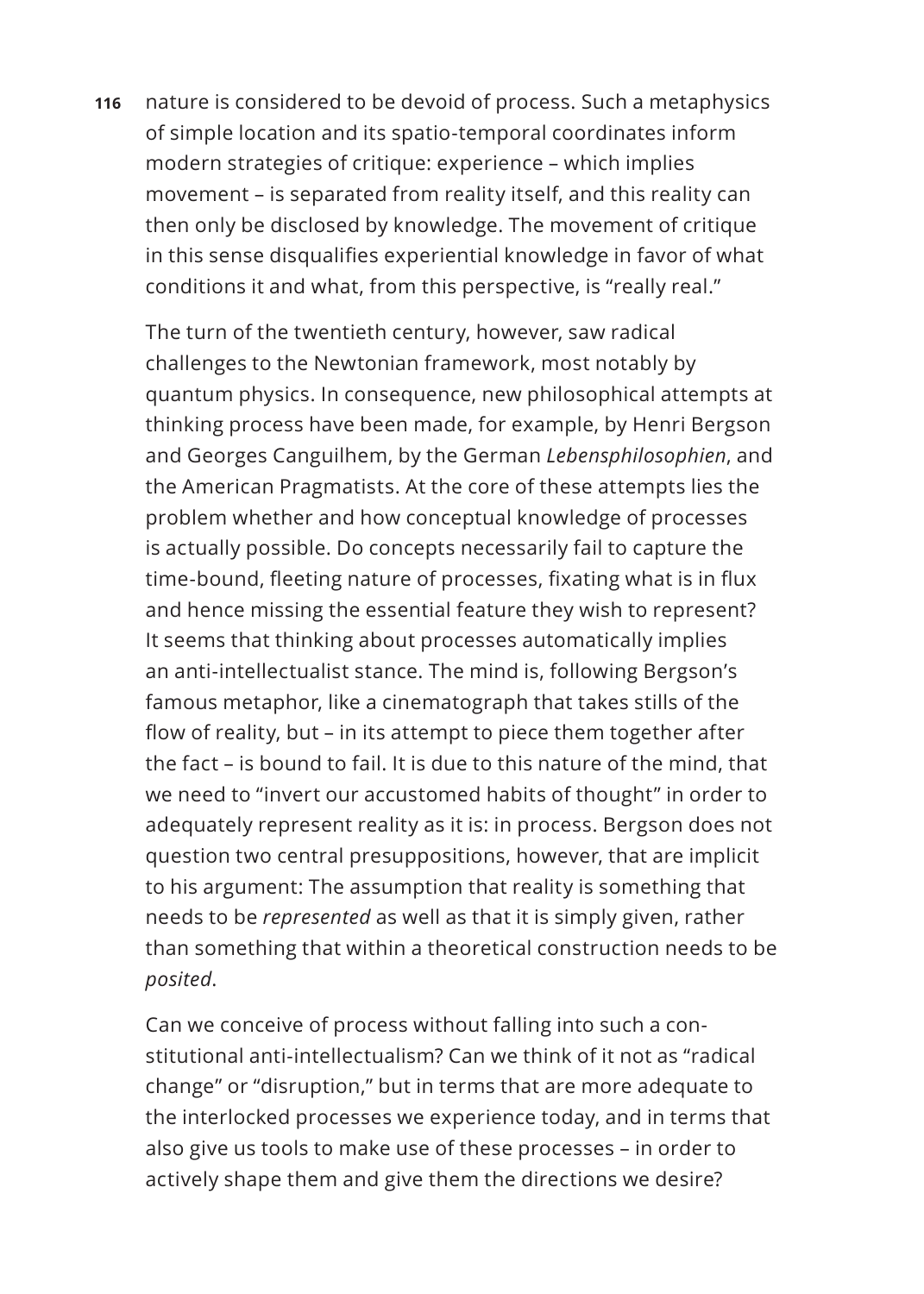When rethinking critique as a situated practice, we need to think **117** about different ways of conceptualizing process as well as to reconsider the status and function of conceptual knowledge, its procedures and givens. In other words, the question of "process" implies an ontological and a methodological dimension. Alfred North Whitehead, as a reader of Bergson and in contrast to him, develops a **speculative** notion of process that also opens up a possibility of a non-modern practice of critique. According to Whitehead "there is a becoming of continuity, but no continuity of becoming" (1985, 35). Process in the sense of continuity, in a speculative vein, is not a given. It cannot be taken for granted as in the Bergsonian *durée*. Process is *made*, it *has* to be made, bit by bit. And not all processes are equal – some create continuity, some disruption. If there is continuity, from the perspective of the one that desired it, it is an achievement. In order to conceptualize process in this way, Whitehead invents a concept: the actual entity. Actual entities are "the final real things the world is made up of" (18). They designate the concrete, just as the Newtonian concept of matter did. In contrast to it, however, actual entities are not devoid of temporality. Actual entities *become* – but their temporality is not a continuous but an "atomic" one. It is only through their concatenations that processes with a duration and a common pattern are formed. It is in this sense that the concept of the actual entity is speculative: actual entities are not experienced as such, but designate what is *presupposed* by experience, the experience of processes and interlocked societies. Processes are formed through the intertwining "intraactions" (to borrow a concept from Karen Barad) on the microlevel of actual entities. Processes are not given, they have to be made, on the level of actual entities, that is: bit by bit.

Such a speculative concept of process is crucial for situated practices of critique, because it shows how change firstly happens on the micro-level of the actual entity; the actual entity constitutes the real and on its level "decisions" – a Whiteheadian term which doesn't imply consciousness – are being made.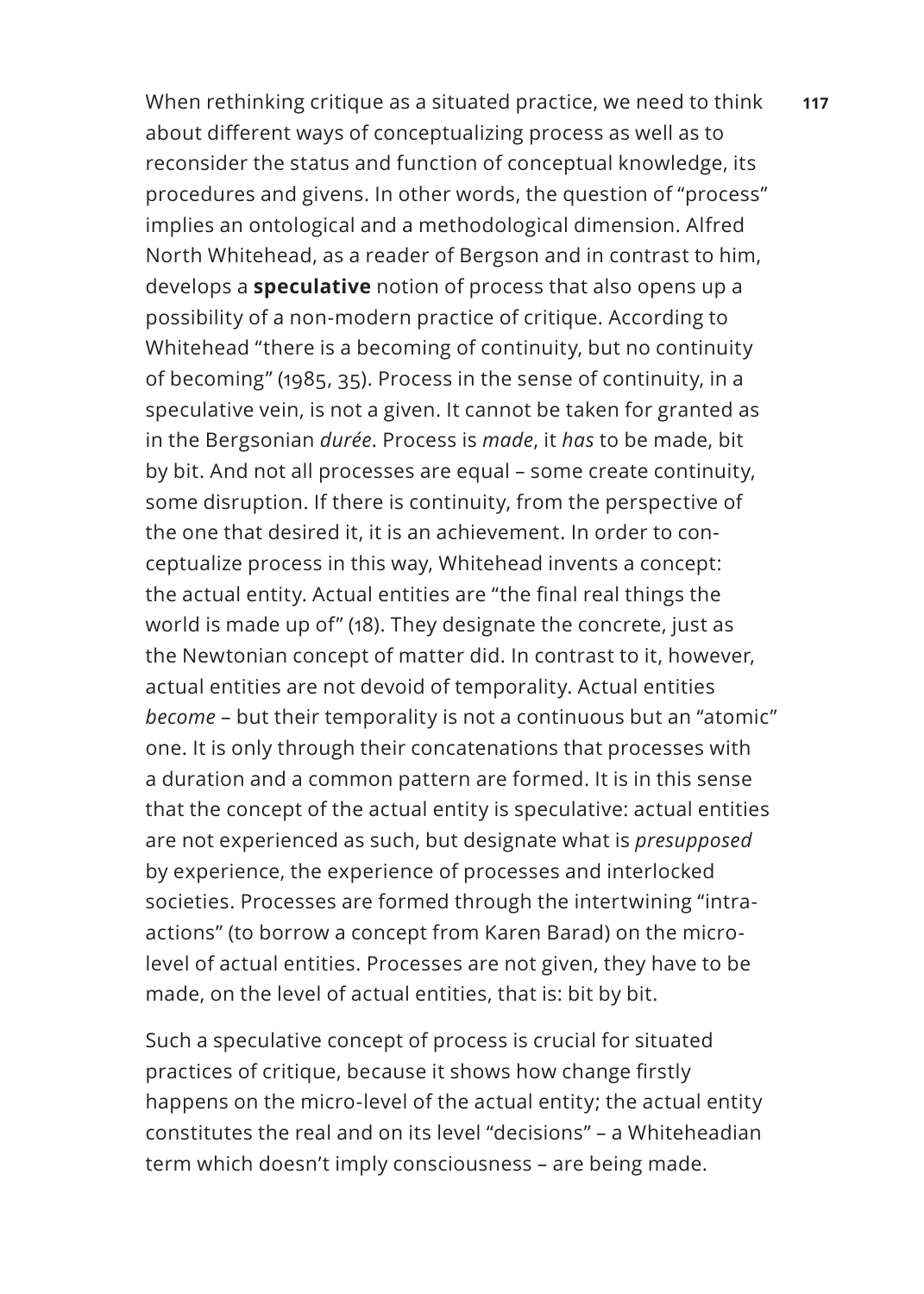**118** Through the way in which actual entities "prehend" one another, continuity and commonality is constructed. Change can never be abrupt, or happen in a stroke. Change on the experiental macrolevel needs to build up, as many actual entities need to "decide" to change their way of becoming.

Speaking of the speculative nature of the concept of actual entities then leads to the second, but not less crucial methodological dimension of the attempt to rethink process. Here it becomes apparent that to speak of macro- and microlevels of processes could be misleading. "Actual entities" are speculative, precisely because we cannot experience them. They are not part of experience, not even on an imagined micro-level, but *conceptually required* in order to conceive of a becoming of continuity. This is how they avoid an anti-intellectualist stance. Introducing this speculative dimension implies a pragmatic image of thought that does not attempt to *represent* reality but rather invites process and speculation into its very construction. It means taking the situated aspect of critical thinking into account: theory itself is part of the construction of changing realities.

In Whitehead's metaphysics novelty (and thus real change and process) depends on what he terms "conceptual feeling" – the prehension of eternal objects, the realm of pure potentiality – as well as on "propositions," the realm of an "impure potentiality" that is already entangled with a specific historical actuality. Were actual entities only to prehend one another – that is past and present experiences – this would entail a **world** of processes which simply reproduce the same in different combinations but cannot foster any real change. By means of selecting from these potentials, the actual entity decides *how* it inherits its past. Here, propositions should not merely be considered in the usual linguistic sense of the term and in respect to the possibility of being *judged*. For Whitehead, they are a category of existences whose primary function is *entertainment*. Propositions, like all entities, need to manifest themselves in experience; they need to be embodied. This is why "in the real world it is more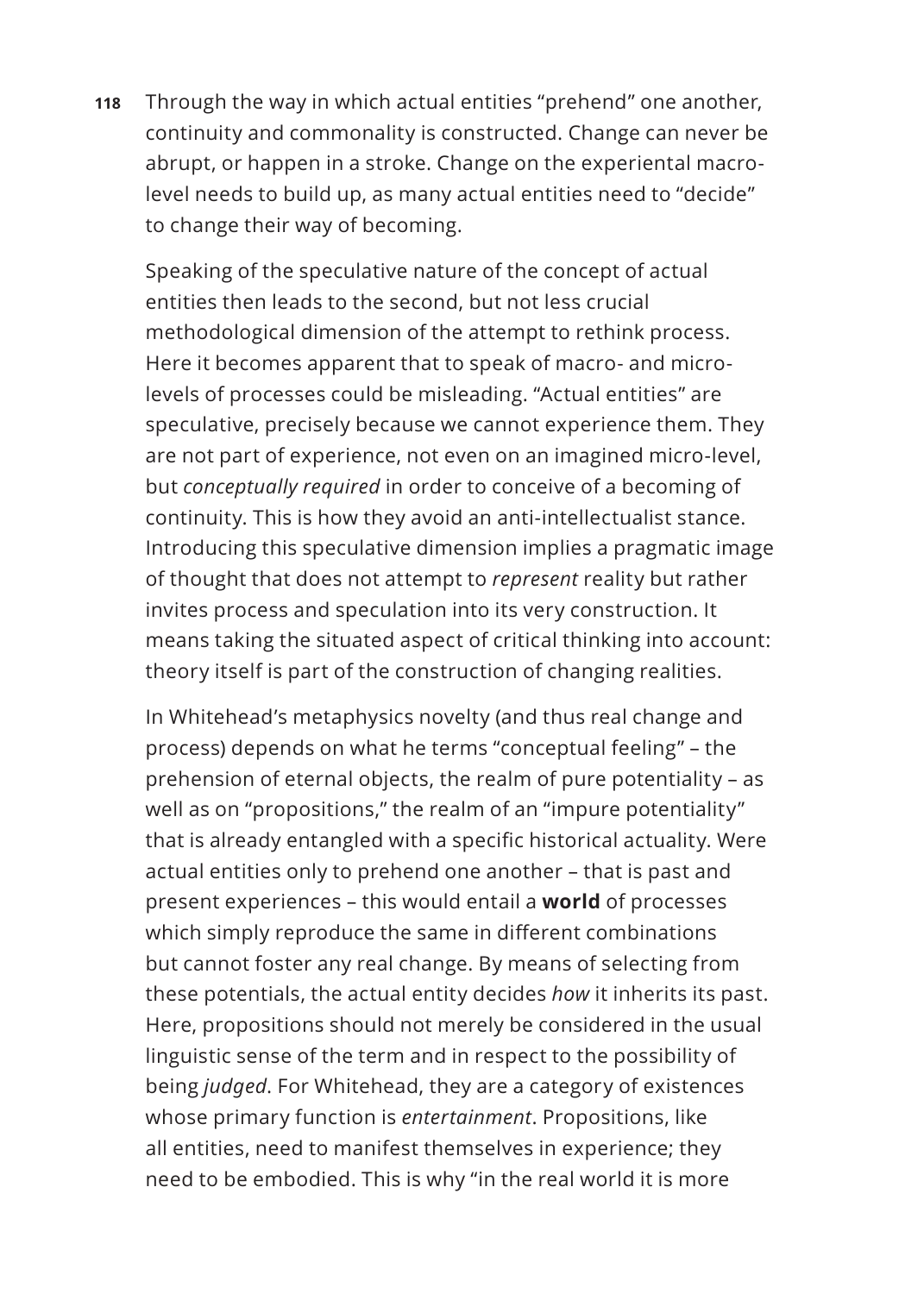important that a proposition be interesting than that it be true" **119** (Whitehead 1985, 259). Hence the importance of false and "nonconformal" propositions. Despite the strong "pull," however, a proposition might exert, being a "lure for feeling," even it cannot *determine, decide* the way it is taken up. The truthfulness of a proposition is not immanent; it rather depends on the determinate actual entities from which it is an incomplete abstraction. Depending on them to prehend them, a proposition "is a datum for feeling, awaiting a subject to feel it" (259). It is *as* such a datum that a proposition has "relevance to the actual world" (259). The efficacy of propositions is thus a suggestive one: They elicit interest, divert attention and propose a way something is taken into account and what is likewise eliminated. In this way, they account for difference and divergence in the various processes of intra-action and thus are crucial for a speculative notion of critique. Different subjects – in the metaphysical, nonhumanist sense of the actual entity – will feel and respond to a proposition differently. Thus, it is the social environment, the historical and experiential world, which decides on its *relevance*. Propositions have an empiricist bias. Always told after the fact, propositions take up the past of certain actual entities and divert their trajectory. As "the tales that *perhaps might* be told about particular actualities" (256, emphasis added), they are one possible way of making sense of a situation, and at the same time they lure it into a new becoming. Propositions entail a speculative notion of critique because they divert accustomed processes, all the while taking their inheritance into account, and introduce difference and change. Operating on the speculative level of the actual entity, they eventually affect experiential processes. By means of the lures of propositions, processes might change their conformal continuity into a different kind of becoming.

### **References**